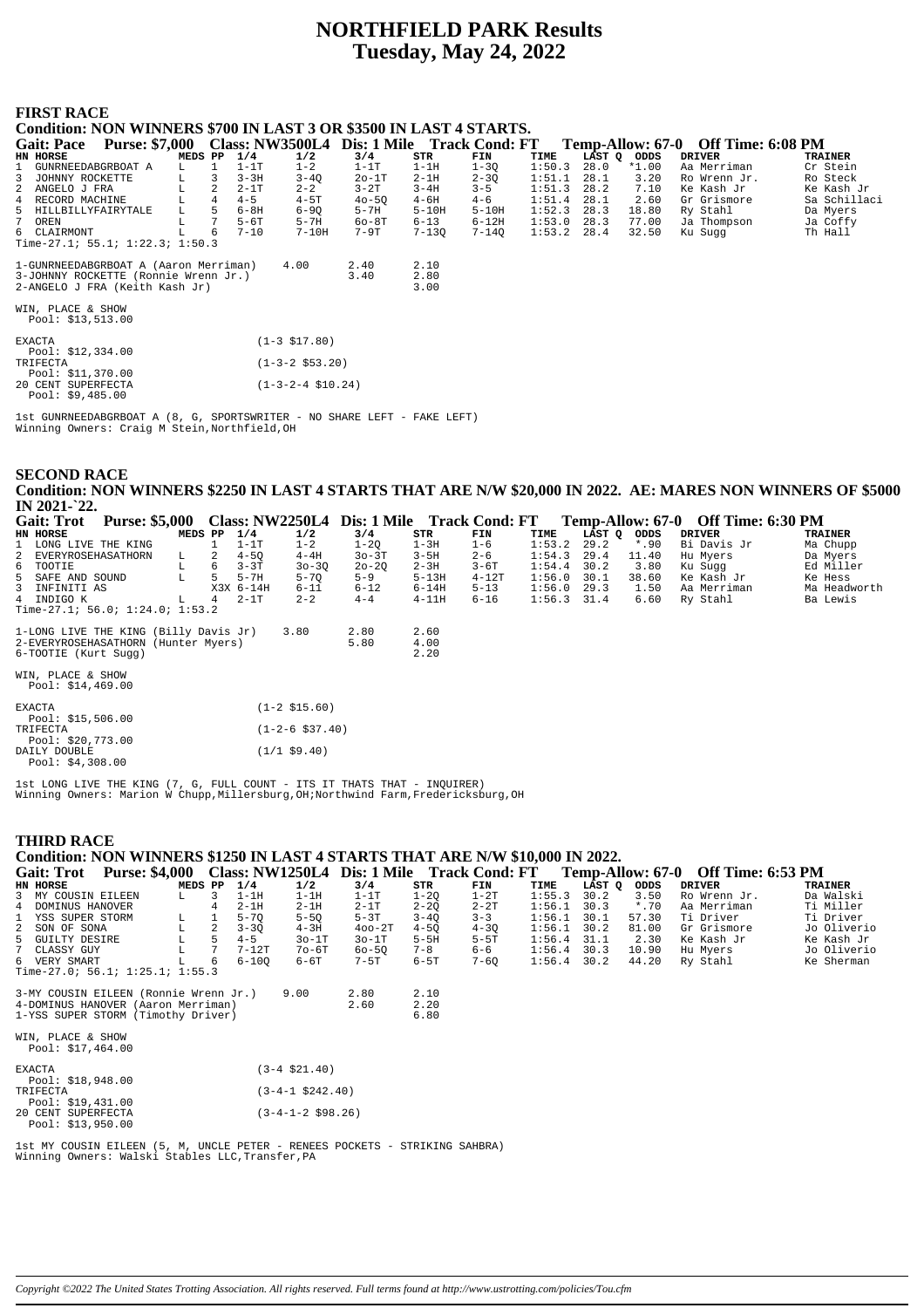## **FOURTH RACE Condition: NON WINNERS 3 PARI-MUTUEL RACES FOR \$2000 1ST MONEY IN 2021-`22 OR N/W \$30,000 LIFETIME. CLAIMING PRICE \$15,000 (WITH ALLOWANCES). (STARTER ALLOWANCE SINCE 5/1/2022 - NO TAG).**

| <b>Gait: Pace</b> |                                     |         |    |          | Purse: \$8,800 Class: NW2PMCD |          |          | Dis: 1 Mile Track Cond: FT |               |      |             | Temp-Allow: 67-0 Off Time: 7:16 PM |                |
|-------------------|-------------------------------------|---------|----|----------|-------------------------------|----------|----------|----------------------------|---------------|------|-------------|------------------------------------|----------------|
| HN HORSE          |                                     | MEDS PP |    | 1/4      | 1/2                           | 3/4      | STR      | FIN                        | TIME          |      | LAST O ODDS | DRIVER                             | <b>TRAINER</b> |
| 4 MANHATTAN JACK  |                                     |         |    | $2o$ -NS | $1-1H$                        | $1 - 20$ | $1 - 4$  | $1-4H$                     | 1:53.2        | 29.1 | $*$ .30     | Aa Merriman                        | Th Litt        |
| 3 PHANTOM SHADOW  |                                     | L       |    | $5 - 50$ | $50 - 5H$                     | $3o-3H$  | $2 - 4$  | $2 - 4H$                   | 1:54.1        | 29.2 | 19.50       | Bi Davis Jr                        | B Umholtz      |
| 7 PAPPY'S LEGACY  |                                     |         | 6  | $3 - 20$ | $3 - 30$                      | $4 - 3H$ | $4 - 50$ | $3 - 50$                   | 1:54.2        | 29.3 | 5.00        | Ro Wrenn Jr.                       | Ma Headworth   |
| 5 PRIORITY LOUNGE |                                     |         | 4  | 6-6T     | 6-6T                          | $60-4T$  | $5 - 50$ | $4 - 7$                    | $1:54.4$ 29.3 |      | 39.80       | Lu Ebersole                        | St Harris      |
|                   | 1 REMEMBERING SHORTY                | L       |    | $4-3H$   | $4-4T$                        | $5-4T$   | 6-7T     | $5 - 70$                   | $1:54.4$ 29.3 |      | 8.00        | Ry Stahl                           | Ke Sherman     |
| 8 CHESCO          |                                     |         |    | $1 - NS$ | $2-1H$                        | $2 - 20$ | $3 - 4$  | 6-7T                       | $1:55.0$ 30.2 |      | 8.40        | Ku Suaa                            | Ed Miller      |
|                   | 6 WILLY'S LAST WISH                 | L.      | 5. | $7-8H$   | $7 - 9$                       | $7-8T$   | $7-9T$   | $7 - 100$                  | $1:55.2$ 29.2 |      | 28.50       | Ke Kash Jr                         | Ke Hess        |
|                   | Time-27.1; 55.3; 1:24.1; 1:53.2     |         |    |          |                               |          |          |                            |               |      |             |                                    |                |
|                   | 4-MANHATTAN JACK (Aaron Merriman)   |         |    |          | 2.60                          | 2.20     | 2.10     |                            |               |      |             |                                    |                |
|                   | 3-PHANTOM SHADOW (Billy Davis Jr)   |         |    |          |                               | 9.40     | 4.20     |                            |               |      |             |                                    |                |
|                   | 7-PAPPY'S LEGACY (Ronnie Wrenn Jr.) |         |    |          |                               |          | 2.40     |                            |               |      |             |                                    |                |

WIN, PLACE & SHOW Pool: \$22,347.00

| <b>EXACTA</b> |                    | $(4-3 \; $22.80)$       |
|---------------|--------------------|-------------------------|
|               | Pool: $$20,963.00$ |                         |
| TRIFECTA      |                    | $(4-3-7 \text{ }54.80)$ |
|               | Pool: \$20,712.00  |                         |
|               | 20 CENT SUPERFECTA | $(4-3-7-5$ \$45.54)     |
|               | Pool: \$14,666.00  |                         |

1st MANHATTAN JACK (4, G, RACING HILL - KEYSTONE MULBERRY - ARTSPLACE) Winning Owners: Stanley H Schomaker, Highland Heights, KY

Scratched: AMERICAN COLT N (Veterinarian - Sick)

# **FIFTH RACE**

# **Condition: NON WINNERS \$3500 IN LAST 4 STARTS.**

| <b>Gait: Trot</b>                                                                                      | <b>Purse: \$7,000</b> |         |   |                 |          | Class: NW3500L4 Dis: 1 Mile |              | <b>Track Cond: FT</b> |               |             |         | Temp-Allow: 67-0 Off Time: 7:38 PM |              |
|--------------------------------------------------------------------------------------------------------|-----------------------|---------|---|-----------------|----------|-----------------------------|--------------|-----------------------|---------------|-------------|---------|------------------------------------|--------------|
| HN HORSE                                                                                               |                       | MEDS PP |   | 1/4             | 1/2      | 3/4                         | STR          | FIN                   | TIME          | LAST O ODDS |         | <b>DRIVER</b>                      | TRAINER      |
| 4 MAKING DREAMS                                                                                        |                       |         |   | $10-2$          | $1-1H$   | $1-1H$                      | $1 - 2$      | $1 - 2$               | 1:55.1        | 29.1        | $*$ .40 | Ja Thompson                        | Ti Schlabach |
| 3 FULTON'S FURY                                                                                        |                       |         |   | $3 - 3H$        | $2-1H$   | $3-1H$                      | $2 - 2$      | $2 - 2$               | 1:55.3        | 29.2        | 60.10   | Ke Kash Jr                         | Ke Kash Jr   |
| 6 TC'S HAPPY TIMES                                                                                     |                       | L.      | 6 | $5 - 70$        | $40-2T$  | $4 - 3$                     | $4 - 3T$     | $3 - 4$               | 1:56.0        | 29.2        | 31.00   | Ry Stahl                           | Ja Weller    |
| 5 SOOT HANOVER                                                                                         |                       |         |   | $4 - 5H$        | $3o-1H$  | $2o-1H$                     | $3 - 3T$     | $4 - 40$              | $1:56.0$ 29.4 |             | 3.30    | Ni Clegg                           | Be Clegg     |
| 7 SS TYS AFLYIN                                                                                        |                       |         |   | $7 - 100$       | $60-4H$  | $50 - 3$                    | $5 - 50$     | $5 - 6$               | 1:56.2        | 29.4        | 57.50   | Gr Grismore                        | Pa Young     |
| 1 KINDA LIKE BUD                                                                                       |                       |         |   | $ixip6-8T8-10T$ |          | $70-6H$                     | $6 - 80$     | $6 - 80$              | 1:56.4        | 29.3        | 11.00   | Bi Davis Jr                        | Ma Chupp     |
| 8 FUN TIME CHARLIE                                                                                     |                       | Tτ.     | 8 | $8 - 11T$       | $7 - 5T$ | 6-4T                        | x7x-130      | 7-15T                 | $1:58.2$ 31.2 |             | 40.00   | Ro Wrenn Jr.                       | St Carter    |
| 2 GONNAWISHONASTAR                                                                                     |                       | т.      |   | $be 2-2$        | $5 - 4$  | $8-10H$                     | 8-190        | $8 - 250$             | $2:00.1$ 32.1 |             | 6.20    | Aa Merriman                        | Ji Smith     |
| Time-27.1; 56.4; 1:26.0; 1:55.1                                                                        |                       |         |   |                 |          |                             |              |                       |               |             |         |                                    |              |
| 4-MAKING DREAMS (Jason Thompson)<br>$\Omega$ with most $\Omega$ minit $\{H_1, H_2, \ldots, H_n, H_n\}$ |                       |         |   |                 | 2.80     | 2.40<br>$00$ $10$           | 2.10<br>0.00 |                       |               |             |         |                                    |              |

| 4-MARING DREAMS (JASON INCHIPSON) | $\lambda$ . OU | . . 40 | 4.LV |
|-----------------------------------|----------------|--------|------|
| 3-FULTON'S FURY (Keith Kash Jr)   |                | 22.40  | 9.00 |
| 6-TC'S HAPPY TIMES (Ryan Stahl)   |                |        | 8.40 |

WIN, PLACE & SHOW Pool: \$32,298.00

| <b>EXACTA</b>      | $(4-3 \; $52.40)$                                            |
|--------------------|--------------------------------------------------------------|
| Pool: \$28,892.00  |                                                              |
| TRIFECTA           | $(4-3-6 \text{ } $464.40)$                                   |
| Pool: $$30,341.00$ |                                                              |
| 20 CENT SUPERFECTA | $(4-3-6-5 \text{ } $150.68)$                                 |
| Pool: $$22,581.00$ |                                                              |
| PICK FOUR          | $(1/3/2, 4/4 \text{ } 51 (4 \text{ } 0F 4) \text{ } $26.30)$ |
| Pool: \$11,892.00  |                                                              |

1st MAKING DREAMS (6, M, UNCLE PETER - SILLY DREAMS - PEGASUS SPUR) Winning Owners: Titus Schlabach,Sugar Creek,OH

## **SIXTH RACE Condition: STARTER ALLOWANCE HORSES THAT HAVE STARTED FOR A BASE CLAIMING PRICE OF \$8000 OR LESS SINCE 5/1/2022.**

| <b>Purse: \$7,000</b><br><b>Gait: Pace</b> |         |   | <b>Class: 8000CL</b> |           | Dis: 1 Mile |          | <b>Track Cond: FT</b> |        | Temp-Allow: 67-0 |         | Off Time: 8:03 PM |                |
|--------------------------------------------|---------|---|----------------------|-----------|-------------|----------|-----------------------|--------|------------------|---------|-------------------|----------------|
| HN HORSE                                   | MEDS PP |   | 1/4                  | 1/2       | 3/4         | STR      | FIN                   | TIME   | LAST O           | ODDS    | <b>DRIVER</b>     | <b>TRAINER</b> |
| 7 PC'S EXPRESSO                            |         |   | $7-8T$               | $7 - 8$   | $200 - 10$  | 1-2H     | $1 - 30$              | 1:51.2 | 27.2             | 5.60    | Bi Davis Jr       | Co Kreiser     |
| 3 THAT'S MY HARLEY                         |         |   | $2 - 1H$             | $2 - 2$   | $30 - 10$   | $3 - 30$ | $2 - 30$              | 1:52.0 | 28.0             | 10.20   | Ke Kash Jr        | Ke Kash Jr     |
| 2 SENATOR CHARLIE                          |         |   | $1-1H$               | $1 - 2$   | 1-10        | $2 - 2H$ | $3 - 3H$              | 1:52.0 | 28.1             | $*1.80$ | Ku Sugg           | Je Roegner     |
| 6 MARADONA                                 |         | 6 | $6 - 70$             | $6 - 60$  | $7 - 5H$    | $5-5T$   | $4-5T$                | 1:52.3 | 27.4             | 8.70    | Ro Wrenn Jr.      | Bi Farmer      |
| 1 SKYWAY TITAN                             |         |   | $3 - 3$              | $4-4T$    | $4 - 30$    | $4 - 50$ | $5-5T$                | 1:52.3 | 28.1             | 42.60   | La Harmon         | St Terry       |
| 5 AMERICAN VISION                          |         |   | $5 - 6$              | $50 - 5T$ | $600 - 50$  | $6-9T$   | $6 - 13$              | 1:54.0 | 29.1             | 5.00    | Ni Clegg          | Be Clegg       |
| 4 ROCKNROLL WILDCATS                       |         | 4 | $4-4H$               | $30-2T$   | $50-4T$     | $7-15T$  | $7 - 25T$             | 1:56.3 | 31.4             | 1.90    | Aa Merriman       | Bi Rhoades     |
| Time-26.3; 55.3; 1:23.4; 1:51.2            |         |   |                      |           |             |          |                       |        |                  |         |                   |                |

| 7-PC'S EXPRESSO (Billy Davis Jr)<br>3-THAT'S MY HARLEY (Keith Kash Jr)<br>2-SENATOR CHARLIE (Kurt Sugg) | 13.20              | 9.20<br>10.60 | 4.60<br>4.60<br>3.00 |
|---------------------------------------------------------------------------------------------------------|--------------------|---------------|----------------------|
| WIN, PLACE & SHOW<br>Pool: \$16,601.00                                                                  |                    |               |                      |
| <b>EXACTA</b>                                                                                           | $(7-3 \; $115.80)$ |               |                      |

| Pool: \$15,471.00 |                                                                             |
|-------------------|-----------------------------------------------------------------------------|
| TRIFECTA          | $(7-3-2 \text{ } $353.00)$                                                  |
| Pool: \$21,582.00 |                                                                             |
| PICK THREE        | $(2,4/4/7 \text{ } $1 \text{ } (3 \text{ } 0F \text{ } 3) \text{ } $28.60)$ |
| Pool: $$6,807.00$ |                                                                             |

1st PC'S EXPRESSO (7, G, WESTERN IDEAL - PALAZZO PRINCESS - JATE LOBELL) Winning Owners: Cory Kreiser,Northfield,OH;Melissa E Loyer,Ottawa,ON, CA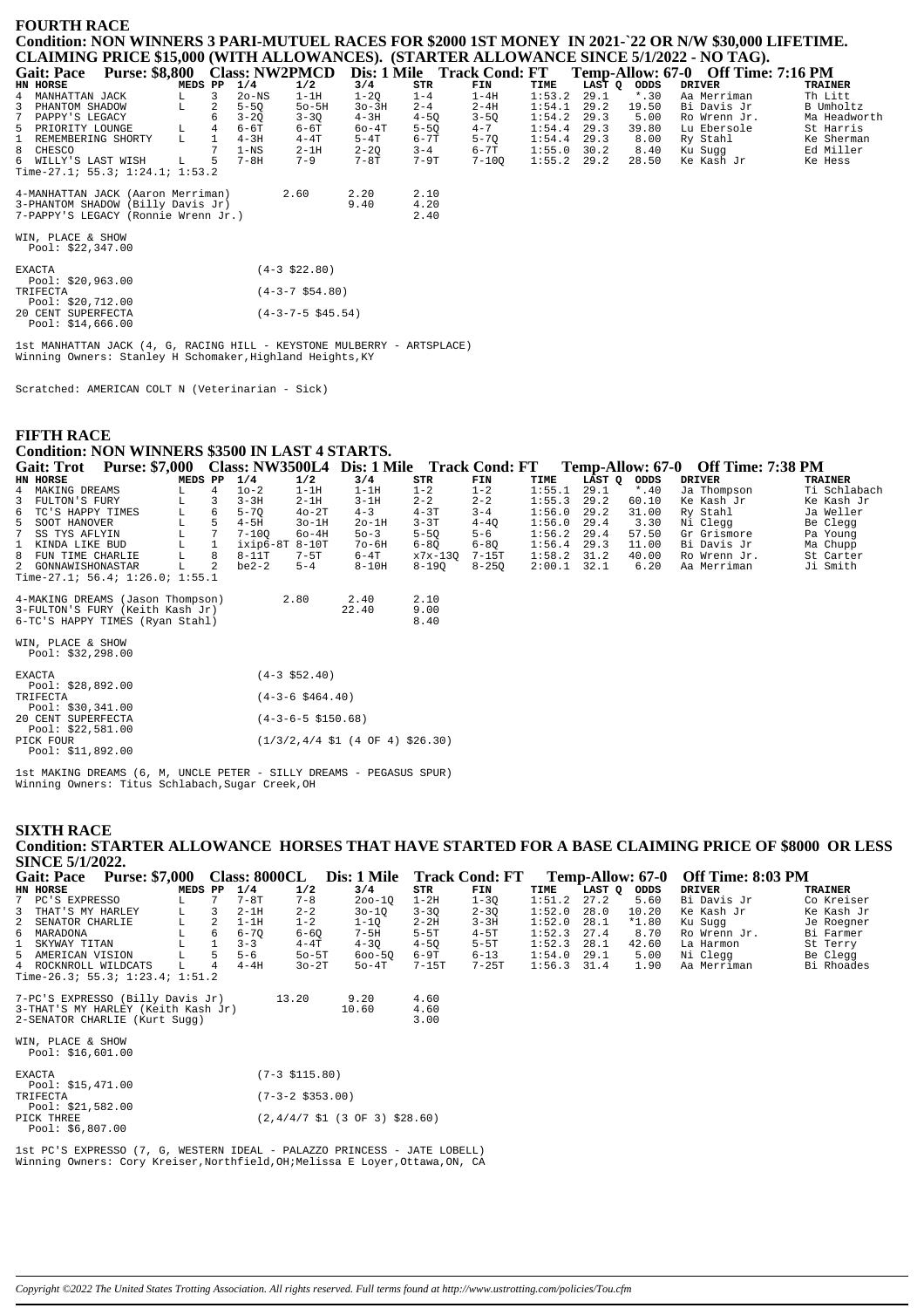| <b>SEVENTH RACE</b><br>Condition: NON WINNERS \$2250 IN LAST 4 STARTS THAT ARE N/W \$20,000 IN 2022.     |                    |                |           |                   |                                            |                      |           |        |        |         |                                    |                |
|----------------------------------------------------------------------------------------------------------|--------------------|----------------|-----------|-------------------|--------------------------------------------|----------------------|-----------|--------|--------|---------|------------------------------------|----------------|
| <b>Purse: \$5,000</b><br><b>Gait: Pace</b>                                                               |                    |                |           |                   | Class: NW2250L4 Dis: 1 Mile Track Cond: FT |                      |           |        |        |         | Temp-Allow: 67-0 Off Time: 8:25 PM |                |
| HN HORSE                                                                                                 | MEDS PP            |                | 1/4       | 1/2               | 3/4                                        | STR                  | FIN       | TIME   | LAST Q | ODDS    | <b>DRIVER</b>                      | <b>TRAINER</b> |
| MIDNIGHT MATT<br>3                                                                                       |                    | 3              | $1-1H$    | $1-1T$            | $1 - 3$                                    | $1 - 3Q$             | $1-2T$    | 1:52.0 | 29.2   | $*$ .40 | Bi Davis Jr                        | Th Hall        |
| BILLY LINCOLN N                                                                                          | L                  | 2              | $2-1H$    | $2-1T$            | $2 - 3$                                    | $2 - 3Q$             | $2 - 2T$  | 1:52.3 | 29.2   | 9.40    | Ni Clegg                           | C Loney        |
| FIRST GLANCE<br>1                                                                                        | г                  |                | $4-3H$    | $4 - 3Q$          | $3 - 4Q$                                   | $3 - 5Q$             | $3 - 3H$  | 1:52.3 | 29.1   | 12.00   | An Macdonald                       | Ja McGinnis    |
| 9<br>COPPER COAST A                                                                                      |                    | [9             | $7 - 7T$  | $60-4T$           | $600 - 7$                                  | $5 - 80$             | $4 - 4Q$  | 1:52.4 | 28.4   | 18.60   | Ke Kash Jr                         | Ke Kash Jr     |
| BET ON JACK<br>$\overline{4}$                                                                            | $^{\rm L}_{\rm L}$ | $\overline{4}$ | $5 - 5$   | $5-4T$            | $4-5H$                                     | $4 - 70$             | $5 - 5$   | 1:53.0 | 29.2   | 49.80   | Gr Grismore                        | Ha Day         |
| 6 MCWIZ                                                                                                  |                    | 6              | $6 - 6Q$  | 7-6H              | $5 - 7$                                    | $7-9Q$               | $6-5Q$    | 1:53.0 | 29.0   | 42.70   | Aa Merriman                        | Ro Steck       |
| 5<br>BETTOR'S REWARD                                                                                     | $\mathbb L$        | 5              | $8 - 9$   | $80-6T$           | $80 - 9$                                   | $6 - 9Q$             | $7-5H$    | 1:53.0 | 28.3   | 5.00    | Ja Thompson                        | Co Kreiser     |
| 8<br>R M IMP                                                                                             | $\mathbb L$        | 8              | $9-10H$   | $9 - 8$           | $9-9T$                                     | $8 - 11T$            | $8 - 7T$  | 1:53.3 | 29.0   | 69.20   | Ro Wrenn Jr.                       | Th Verne       |
| 7 MEDOLAND BRUTUS                                                                                        |                    |                | $30 - 20$ | $3o-2H$           | $70 - 80$                                  | $9 - 16T$            | $9 - 28Q$ | 1:57.3 | 33.2   | 8.40    | Ku Sugg                            | Je Millner     |
| Time-26.2; 55.0; $1:22.3$ ; $1:52.0$                                                                     |                    |                |           |                   |                                            |                      |           |        |        |         |                                    |                |
| 3-MIDNIGHT MATT (Billy Davis Jr)<br>2-BILLY LINCOLN N (Nick Clegg)<br>1-FIRST GLANCE (Anthony Macdonald) |                    |                |           | 2.80              | 2.40<br>6.20                               | 2.10<br>4.20<br>4.40 |           |        |        |         |                                    |                |
| WIN, PLACE & SHOW<br>Pool: \$23,017.00                                                                   |                    |                |           |                   |                                            |                      |           |        |        |         |                                    |                |
| <b>EXACTA</b><br>Pool: $$25, 216.00$                                                                     |                    |                |           | $(3-2 \; $13.60)$ |                                            |                      |           |        |        |         |                                    |                |
| TRIFECTA<br>Pool: \$25,182.00                                                                            |                    |                |           | $(3-2-1$ \$79.80) |                                            |                      |           |        |        |         |                                    |                |
| 20 CENT SUPERFECTA                                                                                       |                    |                |           | (3-2-1-9 \$41.74) |                                            |                      |           |        |        |         |                                    |                |

lst MIDNIGHT MATT (7, G, ROYAL MATTJESTY - TWILIGHT LADY - ARTSPLACE)<br>Winning Owners: Daniel A Chansky, Keysville, VA

#### **EIGHTH RACE**

Pool: \$21,631.00

# Condition: NON WINNERS 1 PARI-MUTUEL RACE OR \$10,000 LIFETIME. AE: N/W 2 PM RACES OR \$20,000 LIFETIME. CLAIMING PRICE \$10,000 (WITH ALLOWANCES). (STARTER ALLOWANCE SINCE 5/1/2022 - NO TAG).

| <b>Gait: Pace</b>   | Purse: \$7,500 Class: NW1PMCD        |         |      |            |            |           |         | Dis: 1 Mile Track Cond: FT |               |        |         | Temp-Allow: 67-0 Off Time: 8:46 PM |                |
|---------------------|--------------------------------------|---------|------|------------|------------|-----------|---------|----------------------------|---------------|--------|---------|------------------------------------|----------------|
| HN HORSE            |                                      | MEDS PP |      | 1/4        | 1/2        | 3/4       | STR     | FIN                        | TIME          | LAST Q | ODDS    | <b>DRIVER</b>                      | <b>TRAINER</b> |
| 4 SEA IMAGES        |                                      |         | 4    | $3 - 50$   | $3 - 60$   | $40-1T$   | $3-H$   | $1 - 1$                    | 1:56.0        | 28.3   | 33.50   | Ry Stahl                           | Ch Allen       |
| 2 SINGINTHESUNSHINE |                                      |         | 2    | $2 - 20$   | $2 - 20$   | $3 - 10$  | $4 - 1$ | $2 - 1$                    | $1:56.1$ 29.0 |        | 7.90    | Bi Davis Jr                        | Je Millner     |
| 1 BROOKDALE JOEY    |                                      | L       | -1   | $4 - 80$   | $4 - 7T$   | $20 - 0$  | $2 - 0$ | $3 - 10$                   | $1:56.1$ 29.1 |        | 9.70    | Ku Suqq                            | B Umholtz      |
| 7 HARDT HERO        |                                      |         | 6    | 7-12H      | $60 - 11T$ | $500 - 3$ | $6 - 2$ | $4 - 2$                    | $1:56.2$ 28.4 |        | $*$ .80 | Ty Angus                           | Se Mapes       |
| 3 SOUTHWIND MEMPHIS |                                      | L.      |      | $1 - 20$   | $1 - 20$   | 1-0       | $1 - 0$ | $5 - 20$                   | $1:56.2$ 29.2 |        | 1.50    | Ro Wrenn Jr.                       | An Nared       |
| 5 DREAMINABOUTYOU   |                                      |         | 5    | $5 - 110$  | $5-10T$    | $60 - 3$  | $5 - 2$ | $6-3H$                     | 1:56.3        | 29.0   | 42.90   | Ti Driver                          | Ti Driver      |
| 8 CRUISIN RNR       |                                      | L       |      | $60 - 120$ | 7-14T      | $7 - 9$   | $7 - 6$ | $7-9H$                     | 1:57.4        | 29.0   | 71.40   | Da Young II                        | Da Young II    |
| 9 ICE KING          |                                      |         | I 9. | pu8-DIS    |            |           |         | $ -$                       | DNF           | 00.0   | 47.80   | Ke Kash Jr                         | Ke Kash Jr     |
|                     | Time-28.0; 57.2; $1:27.0$ ; $1:56.0$ |         |      |            |            |           |         |                            |               |        |         |                                    |                |
|                     |                                      |         |      |            |            |           |         |                            |               |        |         |                                    |                |
|                     | 4-SEA IMAGES (Ryan Stahl)            |         |      |            | 69.00      | 19.40     | 13.80   |                            |               |        |         |                                    |                |
|                     | 2-SINGINTHESUNSHINE (Billy Davis Jr) |         |      |            |            | 8.80      | 5.60    |                            |               |        |         |                                    |                |
|                     | 1-BROOKDALE JOEY (Kurt Sugg)         |         |      |            |            |           | 4.80    |                            |               |        |         |                                    |                |
| WIN, PLACE & SHOW   |                                      |         |      |            |            |           |         |                            |               |        |         |                                    |                |
| Pool: \$26,257.00   |                                      |         |      |            |            |           |         |                            |               |        |         |                                    |                |
|                     |                                      |         |      |            |            |           |         |                            |               |        |         |                                    |                |

| <b>EXACTA</b> |                     | $(4-2 \, \text{S}614.60)$    |
|---------------|---------------------|------------------------------|
|               | Pool: \$25,518.00   |                              |
| TRIFECTA      |                     | $(4-2-1 \; \text{S}1658.40)$ |
|               | Pool: $$28, 267.00$ |                              |
|               | 20 CENT SUPERFECTA  | $(4-2-1-7$ \$495.54)         |
|               | Pool: \$21,481.00   |                              |

lst SEA IMAGES (3, F, DOWNBYTHESEASIDE - BETTERLUVNEXTTIME - AMERICAN IDEAL)<br>Winning Owners: Horsepower On Hooves,Grafton,OH

Scratched: FLYING IMAGE (Veterinarian - Sick)

#### **NINTH RACE**

## Condition: STARTER ALLOWANCE HORSES THAT HAVE STARTED FOR A BASE CLAIMING PRICE OF \$6000 OR LESS SINCE 5/1/2022. AE: HORSES ELIGIBLE TO BE CLAIMED FOR \$6000 (WITH ALLOWANCES).

| <b>Gait: Pace</b><br><b>Purse: \$5,000</b> |         |    | <b>Class: 6000CL</b> |           | Dis: 1 Mile |           | <b>Track Cond: FT</b> |               | Temp-Allow: 67-0 |         | <b>Off Time: 9:07 PM</b> |                |
|--------------------------------------------|---------|----|----------------------|-----------|-------------|-----------|-----------------------|---------------|------------------|---------|--------------------------|----------------|
| HN HORSE                                   | MEDS PP |    | 1/4                  | 1/2       | 3/4         | STR       | FIN                   | TIME          | LAST O           | ODDS    | <b>DRIVER</b>            | <b>TRAINER</b> |
| 3 IN COMMANDO                              |         |    | 1-2                  | $1-2T$    | 1-6         | 1-9       | 1-80                  | 1:52.2        | 28.2             | $*$ .50 | Aa Merriman              | Jo Yoder       |
| 9 LEXINGTON AVENUE                         |         | 0° | $3 - 3H$             | $3 - 4$   | $30 - 7$    | $3 - 9$   | $2 - 80$              | 1:54.0        | 28.3             | 27.60   | Ry Stahl                 | Je Millner     |
| 1 IF YOU WANT FIRE                         |         |    | $2 - 2$              | $2 - 2T$  | $2 - 6$     | $2 - 9$   | $3 - 110$             | $1:54.3$ 29.2 |                  | 20.90   | Pa Beeler                | Pa Beeler      |
| 8 KELLY D                                  |         |    | $8 - 110$            | $70 - 12$ | $60 - 12$   | $6 - 14H$ | $4 - 120$             | $1:54.4$ 28.2 |                  | 6.20    | Hu Myers                 | De Santantonio |
| 4 STRIKING REALITY                         |         |    | $4 - 5$              | $4 - 7H$  | $5 - 11H$   | $4 - 11$  | $5 - 13H$             | 1:55.0        | 28.4             | 7.50    | Ke Kash Jr               | Bi Rhoades     |
| 7 TEGGERS HANOVER                          |         | 6. | $7 - 10$             | $8 - 13$  | $80 - 14$   | $7 - 15$  | $6 - 13T$             | 1:55.1        | 28.2             | 6.90    | Bi Davis Jr              | Co Kreiser     |
| 5 STRAIGHTOUTACONSIN                       | T.      |    | $5 - 6H$             | $5-8T$    | $40 - 11$   | $5 - 13H$ | $7 - 180$             | $1:56.0$ 29.4 |                  | 16.70   | Ro Wrenn Jr.             | Se Mapes       |
| 6 WAL FINEST                               |         | ь. | $6 - 8H$             | $6-11H$   | $7x-13$     | $8 - 15H$ | $8 - 20H$             | $1:56.2$ 29.4 |                  | 12.60   | Ni Cleaa                 | Be Clegg       |
| Time-28.1; 56.3; 1:24.0; 1:52.2            |         |    |                      |           |             |           |                       |               |                  |         |                          |                |

| 3-IN COMMANDO (Aaron Merriman)<br>9-LEXINGTON AVENUE (Ryan Stahl)<br>1-IF YOU WANT FIRE (Patrick Beeler) | 3.00                    | 2.40<br>12.40 | 2.10<br>8.80<br>4.60 |
|----------------------------------------------------------------------------------------------------------|-------------------------|---------------|----------------------|
| WIN, PLACE & SHOW<br>Pool: \$33,809.00                                                                   |                         |               |                      |
| <b>EXACTA</b><br>Pool: \$26,947.00                                                                       | $(3-9 \text{ } $57.40)$ |               |                      |

| TR I FECTA |                    | $(3-9-1 \; $254.00)$        |
|------------|--------------------|-----------------------------|
|            | Pool: $$26,342.00$ |                             |
|            | 20 CENT SUPERFECTA | $(3-9-1-8 \text{ }5148.70)$ |
|            | Pool: $$18.376.00$ |                             |

1st IN COMMANDO (13, G, CAMLUCK - LINGERIE - ABERCROMBIE)<br>Winning Owners: Dawnelle Mock, Houston, PA

```
Scratched: MISTER TRUTH (Veterinarian - Sick)
```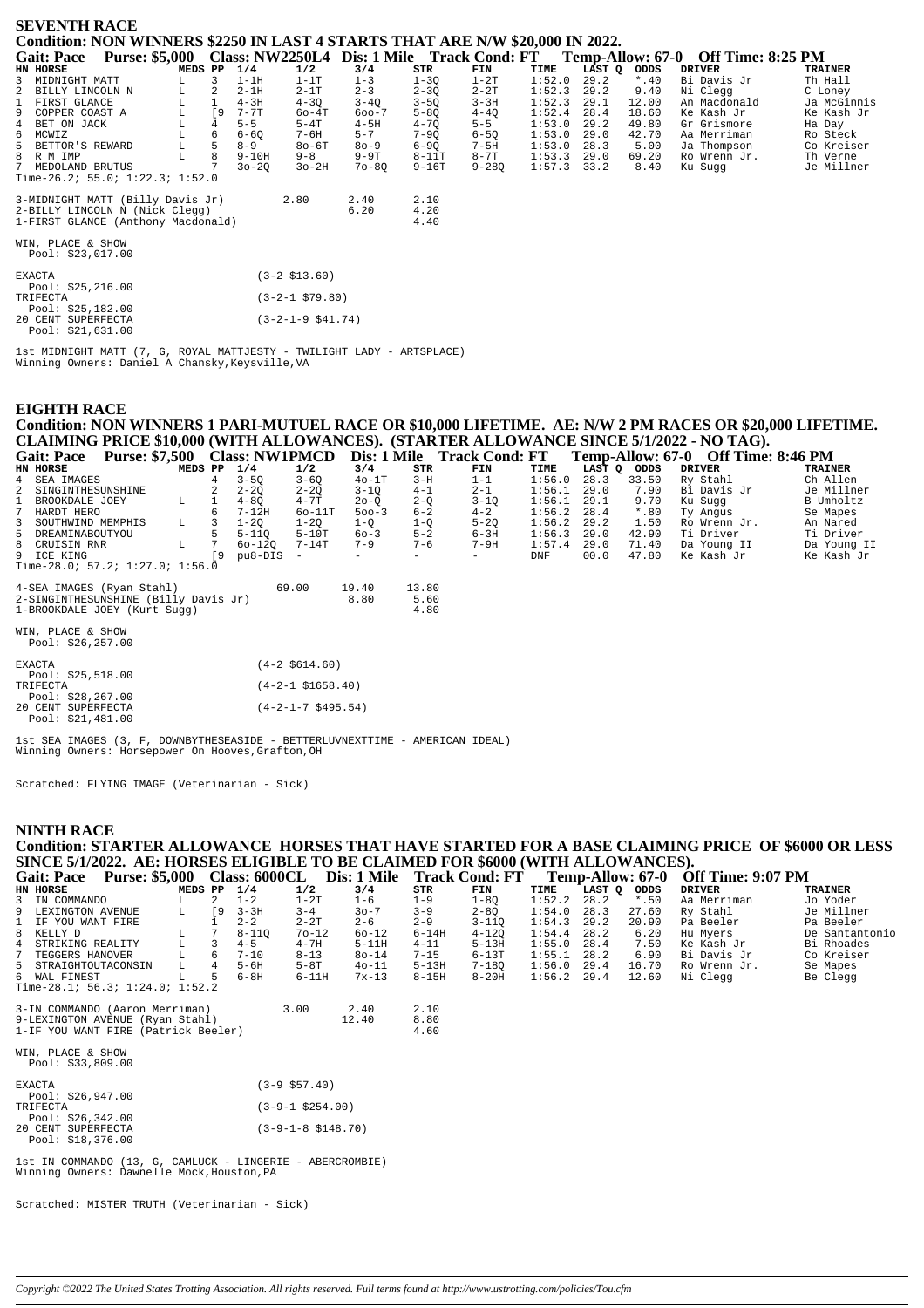### **TENTH RACE**

Condition: NON WINNERS \$1250 IN LAST 4 STARTS THAT ARE N/W \$10,000 IN 2022. AE: CLAIMING \$5000 (WITH ALLOWANCES) THAT ARE NON WINNERS \$2250 IN LAST 4 STARTS.

| <b>Gait: Pace</b>                                            | <b>Purse: \$4,000</b> |         |                |           |                              | Class: NW1250L4 Dis: 1 Mile Track Cond: FT                                |              |           |        |             |         | Temp-Allow: 67-0 Off Time: 9:28 PM |                |
|--------------------------------------------------------------|-----------------------|---------|----------------|-----------|------------------------------|---------------------------------------------------------------------------|--------------|-----------|--------|-------------|---------|------------------------------------|----------------|
| HN HORSE                                                     |                       | MEDS PP |                | 1/4       | 1/2                          | 3/4                                                                       | STR          | FIN       | TIME   | LAST Q ODDS |         | <b>DRIVER</b>                      | <b>TRAINER</b> |
| 1 CASINO DIRECTOR                                            |                       |         |                | $2 - 1Q$  | $2 - 1Q$                     | $2 - 1Q$                                                                  | $2 - 1Q$     | $1-1H$    | 1:53.4 | 29.2        | 1.50    | Ry Stahl                           | Mi Shedron     |
| 2 IRISH PRINCE                                               |                       | L       | 2              | $1 - 1Q$  | $1 - 1Q$                     | $1 - 1Q$                                                                  | $1 - 1Q$     | $2 - 1H$  | 1:54.0 | 29.4        | $*1.20$ | Ku Sugg                            | B Umholtz      |
| 3 OUT WIT                                                    |                       | г       | 3              | $4 - 3T$  | $4-4H$                       | $5 - 3$                                                                   | $4-2H$       | $3-2T$    | 1:54.2 | 29.3        | 35.20   | Ke Kash Jr                         | Th Hall        |
| 9 HEEZ ORL BLACK N                                           |                       | г       | [9             | $3-2H$    | $3 - 2H$                     | $30 - 10$                                                                 | $3 - 1Q$     | $4 - 3$   | 1:54.2 | 30.0        | 5.60    | Bi Davis Jr                        | C Loney        |
| 4 CANDYS PET                                                 |                       |         | $\overline{4}$ | $5 - 5$   | $5-5T$                       | $40 - 3$                                                                  | $5 - 4$      | $5 - 3$   | 1:54.2 | 29.3        | 6.90    | Gr Grismore                        | Ch Short       |
| 7<br>RED PINE                                                |                       |         | 6              | $60 - 9$  | $6 - 8$                      | $6 - 8$                                                                   | $6 - 7H$     | $6 - 90$  | 1:55.3 | 29.4        | 34.20   | Lu Ebersole                        | Ch Allen       |
| 5 JUNIOR MAN                                                 |                       |         | 5              | $7 - 10Q$ | $7 - 12$                     | $7 - 20$                                                                  | $7 - 21H$    | $7 - 23H$ | 1:58.2 | 30.1        | 23.40   | Ja Thompson                        | Er Mollor      |
| Time-27.0; 56.0; 1:24.1; 1:53.4                              |                       |         |                |           |                              |                                                                           |              |           |        |             |         |                                    |                |
| 1-CASINO DIRECTOR (Ryan Stahl)<br>2-IRISH PRINCE (Kurt Sugg) |                       |         |                |           | 5.00                         | 2.40<br>2.40                                                              | 2.10<br>2.20 |           |        |             |         |                                    |                |
| 3-OUT WIT (Keith Kash Jr)                                    |                       |         |                |           |                              |                                                                           | 5.40         |           |        |             |         |                                    |                |
| WIN, PLACE & SHOW<br>Pool: $$26, 216.00$                     |                       |         |                |           |                              |                                                                           |              |           |        |             |         |                                    |                |
| <b>EXACTA</b><br>Pool: $$26,464.00$                          |                       |         |                |           | $(1 - 2 \ $9.00)$            |                                                                           |              |           |        |             |         |                                    |                |
| TRIFECTA<br>Pool: $$28,327.00$                               |                       |         |                |           | $(1-2-3$ \$59.20)            |                                                                           |              |           |        |             |         |                                    |                |
| 20 CENT SUPERFECTA<br>Pool: \$20,173.00                      |                       |         |                |           | $(1-2-3-9 \; \text{S}17.16)$ |                                                                           |              |           |        |             |         |                                    |                |
| PICK FIVE<br>Pool: \$6,068.00                                |                       |         |                |           |                              | $(7/3/4/2, 3/1 \; \text{S1} \; (5 \; \text{OF} \; 5) \; \text{$6068.00)}$ |              |           |        |             |         |                                    |                |

lst CASINO DIRECTOR (8, G, ART DIRECTOR - CASINO BUS - VILLAGE JOVE)<br>Winning Owners: Miranda Shedron, Wooster, OH

Scratched: CHOCOLATE CRACKERS (Judges - Transportation), WHEATLEY WILDCAT (Veterinarian - Sick)

#### **ELEVENTH RACE**

Condition: GUARANTEED \$10,000 PICK 4 STARTS HERE NON WINNERS 2 PARI-MUTUEL RACES OR \$20,000 LIFETIME.<br>AE: N/W 3 PM RACES OR \$30,000 LIFETIME. CLAIMING PRICE \$15,000 (WITH ALLOWANCES). (STARTER ALLOWANCE SINCE 5/1/2022 - NO TAG).

| <b>Purse: \$8,800</b><br><b>Gait: Pace</b> |         |   |           | <b>Class: NW2PMCD</b>                                                       |           |          | Dis: 1 Mile Track Cond: FT |        |        |         | Temp-Allow: 64-0 Off Time: 9:51 PM |                |
|--------------------------------------------|---------|---|-----------|-----------------------------------------------------------------------------|-----------|----------|----------------------------|--------|--------|---------|------------------------------------|----------------|
| HN HORSE                                   | MEDS PP |   | 1/4       | 1/2                                                                         | 3/4       | STR      | FIN                        | TIME   | LAST Q | ODDS    | <b>DRIVER</b>                      | <b>TRAINER</b> |
| 3 KEYSTONE CATALYST                        | L       |   | $1 - 10$  | $1-1H$                                                                      | $1-2H$    | $1-3H$   | $1 - 50$                   | 1:53.2 | 29.1   | 3.20    | Gr Grismore                        | Sa Schillaci   |
| 1 GREATER THAN ACES                        | L       |   | $2 - 1Q$  | $2-1H$                                                                      | $2 - 2H$  | $2 - 3H$ | $2 - 50$                   | 1:54.2 | 29.4   | 9.70    | Bi Davis Jr                        | De Santantonio |
| 4 ALL IN JEST                              | L       |   | $5 - 80$  | $40-3T$                                                                     | $50 - 5$  | $5 - 6H$ | $3-5H$                     | 1:54.2 | 29.1   | 11.30   | Lu Ebersole                        | Je Millner     |
| 2 WINSOME BUCK                             |         |   | $4 - 6$   | $5 - 5$                                                                     | $4-4Q$    | $3 - 5H$ | $4 - 6$                    | 1:54.3 | 29.3   | 21.90   | Ku Sugg                            | St Harris      |
| 5 ROCKET RUSSELL                           |         |   | $3 - 3$   | $3o-2H$                                                                     | $30 - 30$ | $4-5H$   | $5 - 60$                   | 1:54.3 | 29.4   | $*$ .50 | Ry Stahl                           | Jo Lucas       |
| 6 DRAGON PURPLECHIPS                       |         |   | $7 - 130$ | $7 - 7$ T                                                                   | 7-6T      | $6 - 6T$ | $6 - 7H$                   | 1:54.4 | 29.1   | 34.60   | Ke Kash Jr                         | Ke Kash Jr     |
| 8 SWEET SUCCESS                            | L.      | 8 | $6 - 10$  | $60-5T$                                                                     | $60 - 6T$ | $7 - 7H$ | $7 - 8Q$                   | 1:55.0 | 29.2   | 11.10   | Aa Merriman                        | Bi Rhoades     |
| 7 PELLEGRINI                               |         |   | $8 - 150$ | $8-10T$                                                                     | $800 - 8$ | $8-8H$   | $8 - 9$                    | 1:55.1 | 29.2   | 39.20   | Hu Myers                           | Cr Stein       |
| Time-27.2; $56.1; 1:24.1; 1:53.2$          |         |   |           |                                                                             |           |          |                            |        |        |         |                                    |                |
| 3-KEYSTONE CATALYST (Greq Grismore)        |         |   |           | 8.40                                                                        | 4.00      | 2.80     |                            |        |        |         |                                    |                |
| 1-GREATER THAN ACES (Billy Davis Jr)       |         |   |           |                                                                             | 9.20      | 5.60     |                            |        |        |         |                                    |                |
| 4-ALL IN JEST (Luke Ebersole)              |         |   |           |                                                                             |           | 5.60     |                            |        |        |         |                                    |                |
| WIN, PLACE & SHOW<br>Pool: \$26,500.00     |         |   |           |                                                                             |           |          |                            |        |        |         |                                    |                |
| <b>EXACTA</b><br>Pool: \$28,490.00         |         |   |           | $(3-1$ \$51.40)                                                             |           |          |                            |        |        |         |                                    |                |
| TRIFECTA<br>Pool: \$38,287.00              |         |   |           | $(3-1-4 \ $245.00)$                                                         |           |          |                            |        |        |         |                                    |                |
| PICK THREE<br>Pool: $$7,102.00$            |         |   |           | $(2,3/1/3 \text{ } 51 \text{ } (3 \text{ } 0F \text{ } 3) \text{ } $23.40)$ |           |          |                            |        |        |         |                                    |                |

 $1st$  KEYSTONE CATALYST (4, G, BETTING LINE - KEYSTONE CAITLYN - SHADY CHARACTER) Winning Owners: Rocky J Ratliff, Marion, OH; Ayers Ray Ratliff, Wellington, OH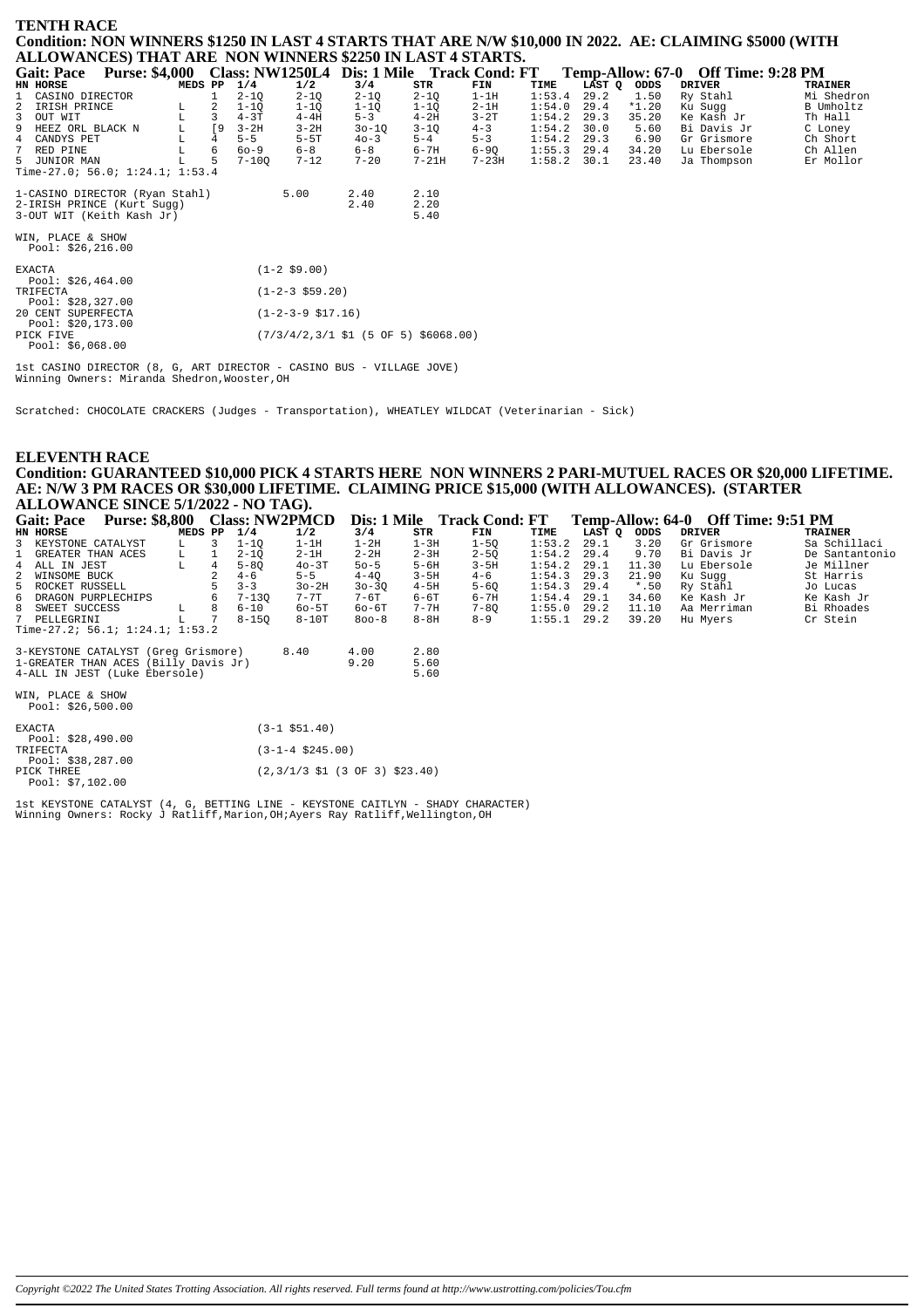# **TWELFTH RACE** Condition: NON WINNERS 4 PARI-MUTUEL RACES OR \$30,000 LIFETIME. AE: N/W 6 PM RACES OR \$40,000 LIFETIME. CLAIMING PRICE \$20,000 (WITH ALLOWANCES). (STARTER ALLOWANCE SINCE 5/1/2022 - NO TAG).

|                                         |         |           |           |                            |           |          |           |               |        |         | Gait: Pace Purse: \$9,800 Class: NW4PMCD Dis: 1 Mile Track Cond: FT Temp-Allow: 64-0 Off Time: 10:15 PM |                |
|-----------------------------------------|---------|-----------|-----------|----------------------------|-----------|----------|-----------|---------------|--------|---------|---------------------------------------------------------------------------------------------------------|----------------|
| HN HORSE                                | MEDS PP |           | 1/4       | 1/2                        | 3/4       | STR      | FIN       | TIME          | LAST Q | ODDS    | <b>DRIVER</b>                                                                                           | <b>TRAINER</b> |
| 4 ROCKINMYSHOE                          | L.      | 4         | $1 - 10$  | $1-1H$                     | $1 - 2$   | $1 - 2$  | $1-2H$    | 1:52.0        | 28.2   | $*$ .20 | Aa Merriman                                                                                             | Bi Rhoades     |
| 5 STELLAR BLUE CHIP                     | L.      | -5        | $4-4T$    | $4 - 5Q$                   | $30-2T$   | $3 - 2$  | $2 - 2H$  | 1:52.2        | 28.1   | 4.30    | Ro Wrenn Jr.                                                                                            | Sa Schillaci   |
| 3 CACHES MIRACLE                        | L       |           | $2 - 10$  | $2-1H$                     | $2 - 2$   | $2 - 2$  | $3 - 3H$  | 1:52.3        | 28.3   | 10.90   | Ry Stahl                                                                                                | C Loney        |
| 9 HOOSIER HYPNOTIC                      |         | <b>19</b> | $8 - 11$  | $60 - 7$                   | $50 - 5H$ | $4 - 6$  | $4 - 8$   | 1:53.3        | 29.0   | 27.80   | An Lake                                                                                                 | Ra Farmer      |
| 8 GIMME SUNSHINE                        | г       | 8         | $7-9H$    | $80 - 8H$                  | $70 - 8$  | $7 - 7T$ | $5 - 100$ | 1:54.0        | 28.4   | 67.30   | Ku Sugg                                                                                                 | Co Kreiser     |
| 6 OLD TOWN ROAD                         |         | 6         | $5 - 60$  | $5 - 6H$                   | $6-5T$    | $6 - 7H$ | $6 - 100$ | 1:54.0        | 29.1   | 65.90   | Ma Headworth                                                                                            | Ma Headworth   |
| 2 VELOCITY T ROCK                       | L.      | 2         | $3 - 3$   | $3 - 4$                    | $4-4H$    | $5 - 6Q$ | $7-11T$   | 1:54.2        | 30.0   | 74.20   | Gr Grismore                                                                                             | Ch Allen       |
| 7 WINCHESTER WALLEY                     |         |           | 6-7T      | $7 - 8$                    | $8 - 11$  | $8-12T$  | $8 - 220$ | $1:56.2$ 30.3 |        | 85.00   | Ke Kash Jr                                                                                              | Da Edwards     |
| 1 LUCKY LUDWIG                          |         |           | x1x 9-DIS | $9-DIS$                    | $9-DIS$   | $9-DIS$  | $9-DIS$   | 0:00.0        | 00.0   | 25.70   | Bi Davis Jr                                                                                             | Co Kreiser     |
| Time-27.1; 55.4; $1:23.3$ ; $1:52.0$    |         |           |           |                            |           |          |           |               |        |         |                                                                                                         |                |
| 4-ROCKINMYSHOE (Aaron Merriman)         |         |           |           | 2.40                       | 2.10      | 2.10     |           |               |        |         |                                                                                                         |                |
| 5-STELLAR BLUE CHIP (Ronnie Wrenn Jr.)  |         |           |           |                            | 2.80      | 2.20     |           |               |        |         |                                                                                                         |                |
| 3-CACHES MIRACLE (Ryan Stahl)           |         |           |           |                            |           | 2.40     |           |               |        |         |                                                                                                         |                |
| WIN, PLACE & SHOW<br>Pool: \$39,366.00  |         |           |           |                            |           |          |           |               |        |         |                                                                                                         |                |
| <b>EXACTA</b><br>Pool: \$37,585.00      |         |           |           | $(4-5 \ $5.40)$            |           |          |           |               |        |         |                                                                                                         |                |
| TRIFECTA<br>Pool: \$39,756.00           |         |           |           | $(4-5-3 \; $12.80)$        |           |          |           |               |        |         |                                                                                                         |                |
| 20 CENT SUPERFECTA<br>Pool: \$22.543.00 |         |           |           | $(4-5-3-9 \text{ } $5.94)$ |           |          |           |               |        |         |                                                                                                         |                |

lst ROCKINMYSHOE (4, G, PET ROCK - REMEMBERED PROMISE - CAMBEST)<br>Winning Owners: Newberry Stable LLC, Beavercreek, OH

# **THIRTEENTH RACE**

Condition: \$10,000 GUARANTEED POOL NON WINNERS 4 PARI-MUTUEL RACES OR \$30,000 LIFETIME.<br>Gait: Pace Purse: \$9.800 Class: NW4PMCD Dis: 1 Mile Track Cond: FT Temp-Allow: 64-0 Off Time:  $C$ ait $\cdot$  Pace  $Temn$ -Allow: 64-0 Off Time: 10:36 PM

| $\alpha$ $\alpha$ $\alpha$ $\beta$ $\alpha$ $\beta$ $\alpha$ $\beta$ $\alpha$ $\beta$ $\alpha$ $\beta$ $\alpha$ $\beta$ $\alpha$ $\beta$ $\alpha$ $\beta$ $\alpha$ $\beta$ $\alpha$ $\beta$ $\alpha$ $\beta$ $\alpha$ $\beta$ $\alpha$ $\beta$ $\beta$ $\alpha$ $\beta$ $\beta$ $\alpha$ $\beta$ $\beta$ $\alpha$ $\beta$ $\beta$ $\alpha$ $\beta$ $\beta$ $\alpha$ $\beta$ $\beta$ |         |    |          | CIASS. IN 11 TH IVIUD |            |          | DIS. I IVINE ITACK CONG. FI |               |        |         | <b>Temp-Allow.</b> 04-0 OIL THRE. 10.30 I M |                 |
|-------------------------------------------------------------------------------------------------------------------------------------------------------------------------------------------------------------------------------------------------------------------------------------------------------------------------------------------------------------------------------------|---------|----|----------|-----------------------|------------|----------|-----------------------------|---------------|--------|---------|---------------------------------------------|-----------------|
| HN HORSE                                                                                                                                                                                                                                                                                                                                                                            | MEDS PP |    | 1/4      | 1/2                   | 3/4        | STR      | FIN                         | TIME          | LAST Q | ODDS    | DRIVER                                      | TRAINER         |
| 1 BE A LUCKY STAR                                                                                                                                                                                                                                                                                                                                                                   | L.      |    | $1o-T$   | $1-T$                 | $1 - 10$   | 1-20     | $1-1T$                      | 1:54.0        | 28.2   | $*$ .70 | Hu Mvers                                    | C Loney         |
| 2 REAL VISION                                                                                                                                                                                                                                                                                                                                                                       |         |    | $5 - 40$ | $40 - 2$              | $300 - 10$ | $2 - 20$ | $2-1T$                      | 1:54.2        | 28.3   | 9.20    | Aa Merriman                                 | Me Byler        |
| 5 AND I OUOTE                                                                                                                                                                                                                                                                                                                                                                       |         |    | $2-T$    | $3 - 10$              | $4-1H$     | $3 - 2T$ | $3-2T$                      | $1:54.3$ 28.4 |        | 8.00    | Ke Kash Jr                                  | Ke Kash Jr      |
| 4 DAKOTA PEARL                                                                                                                                                                                                                                                                                                                                                                      |         |    | $3-2H$   | $5-2H$                | $5 - 3$    | $4-4T$   | $4 - 3T$                    | $1:54.4$ 28.3 |        | 3.10    | Ku Suqq                                     | Ed Miller       |
| 3 DUSTUP HANOVER                                                                                                                                                                                                                                                                                                                                                                    | L       |    | $7 - 7H$ | $7 - 4$               | $7-4T$     | 6-6T     | $5 - 50$                    | 1:55.0        | 28.2   | 54.00   | Lu Ebersole                                 | Ja Day          |
| 6 FAME AND POWER                                                                                                                                                                                                                                                                                                                                                                    |         | 6. | $8 - 90$ | $80 - 4T$             | $80-4T$    | 7-6T     | $6 - 60$                    | 1:55.1        | 28.3   | 68.50   | Ju Irvine                                   | Se Mapes        |
| 7 PIKE ROCK                                                                                                                                                                                                                                                                                                                                                                         |         |    | $9 - 11$ | $9 - 5H$              | $9 - 6$    | $9 - 8H$ | $7 - 60$                    | $1:55.1$ 28.2 |        | 6.40    | Bi Davis Jr                                 | Co Kreiser      |
| 8 ESAI HANOVER                                                                                                                                                                                                                                                                                                                                                                      |         | 8  | $40 - 3$ | 20-T                  | $20 - 10$  | $5-6T$   | $8 - 8$                     | $1:55.3$ 29.4 |        | 72.70   | Ry Stahl                                    | Ro Krenitsky Jr |
| 9 SMOOTH RACER                                                                                                                                                                                                                                                                                                                                                                      |         | 0° | $6-5H$   | $60 - 30$             | $60 - 30$  | $8 - 7H$ | 9-8T                        | $1:55.4$ 29.3 |        | 39.90   | Gr Grismore                                 | Ca Hollar       |
| Time-27.2; 56.2; 1:25.3; 1:54.0                                                                                                                                                                                                                                                                                                                                                     |         |    |          |                       |            |          |                             |               |        |         |                                             |                 |
| 1-BE A LUCKY STAR (Hunter Myers)                                                                                                                                                                                                                                                                                                                                                    |         |    |          | 3.40                  | 2.40       | 2.20     |                             |               |        |         |                                             |                 |
| 2-REAL VISION (Aaron Merriman)                                                                                                                                                                                                                                                                                                                                                      |         |    |          |                       | 7.00       | 3.40     |                             |               |        |         |                                             |                 |
| 5-AND I OUOTE (Keith Kash Jr)                                                                                                                                                                                                                                                                                                                                                       |         |    |          |                       |            | 3.00     |                             |               |        |         |                                             |                 |

WIN, PLACE & SHOW<br>Pool: \$24,260.00

| <b>EXACTA</b><br>Pool: $$22,449.00$            | $(1-2 \; $16.80)$                    |
|------------------------------------------------|--------------------------------------|
| TRIFECTA                                       | $(1 - 2 - 5 \ $62.40)$               |
| Pool: $$26,943.00$<br>50 CENT PICK 6           | $(4/2,3/1/3/4/1$ (6 OF 6) \$3092.45) |
| Pool: $$5,633.00$<br>20 CENT SUPER - HIGH FIVE | $(1-2-5-4-3 \text{ } $143.36)$       |
| Pool: $$21,947.00$                             |                                      |

1st BE A LUCKY STAR (3, G, LUCK BE WITHYOU - SAND TILLY LACE - SAND SHOOTER)<br>Winning Owners: Mark A Wright, Frankfort, KY